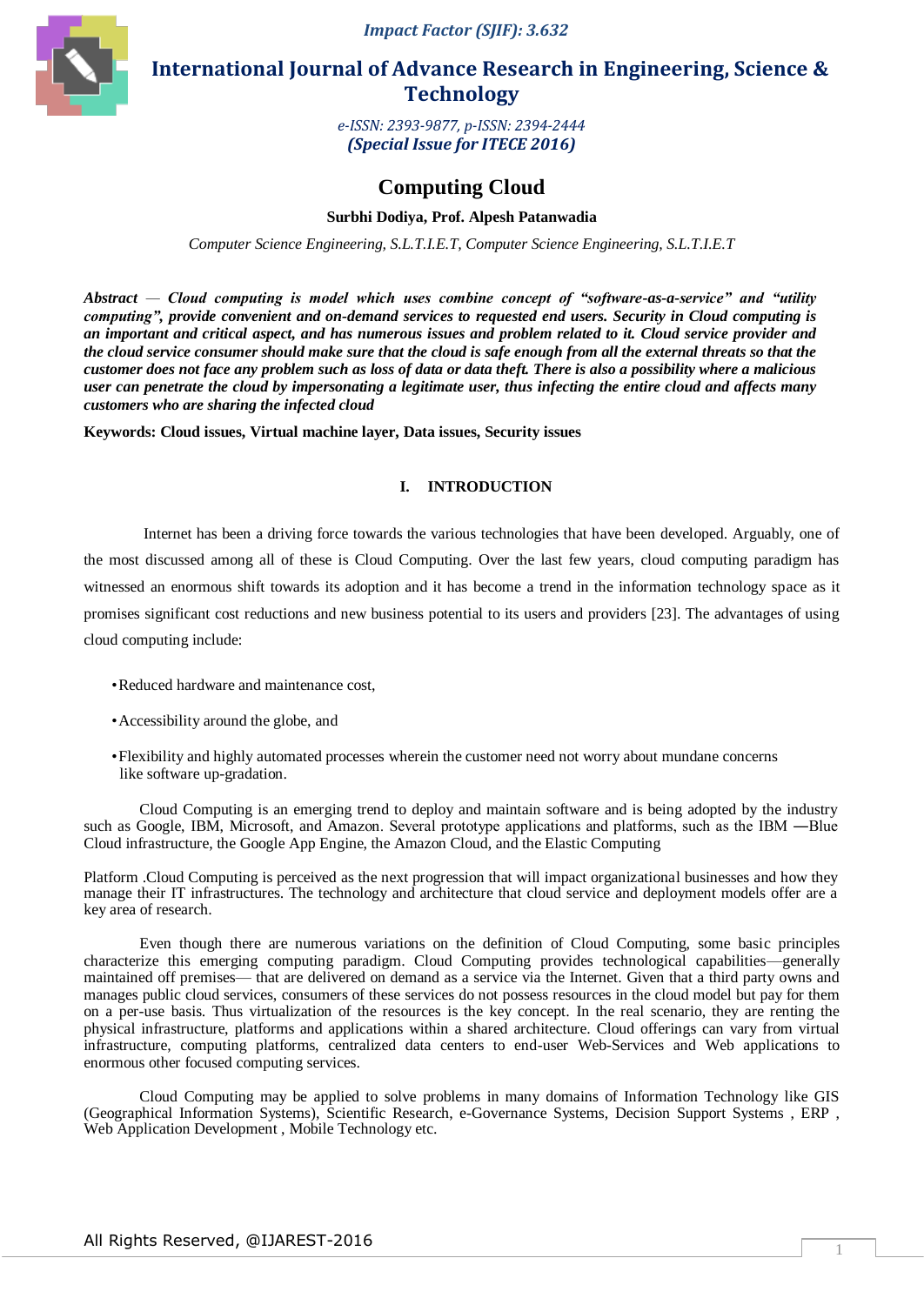

**Figure 1: Types of Cloud Deployment Models**

#### **2.1 Private Cloud**

Private cloud is cloud infrastructure operated solely for a single organization, whether managed internally or by a thirdparty, and hosted either internally or externally. Undertaking a private cloud project requires a significant level and degree of engagement to virtualize the business environment, and requires the organization to reevaluate decisions about existing resources. When done right, it can improve business, but every step in the project raises security issues that must be addressed to prevent serious vulnerabilities

#### **2.2 Public cloud**

A cloud is called a "public cloud" when the services are rendered over a network that is open for public use. Public cloud services may be free. Technically there may be little or no difference between public and private cloud architecture, however, security consideration may be substantially different for services (applications, storage, and other resources) that are made available by a service provider for a public audience and when communication is effected over a non-trusted network. Generally, public cloud service providers like Amazon AWS, Microsoft and Google own and operate the infrastructure at their data center and access is generally via the Internet. AWS and Microsoft also offer direct connect services called "AWS Direct Connect" and "Azure ExpressRoute" respectively, such connections require customers to purchase or lease a private

#### **Hybrid cloud**

Hybrid cloud is a composition of two or more clouds (private, community or public) that remain distinct entities but are bound together, offering the benefits of multiple deployment models. Hybrid cloud can also mean the ability to connect collocation, managed and/or dedicated services with cloud resources.

Gartner, Inc. defines a hybrid cloud service as a cloud computing service that is composed of some combination of private, public and community cloud services, from different service providers. A hybrid cloud service crosses isolation and provider boundaries so that it can't be simply put in one category of private, public, or community cloud service. It allows one to extend either the capacity or the capability of a cloud service, by aggregation, integration or customization with another cloud service.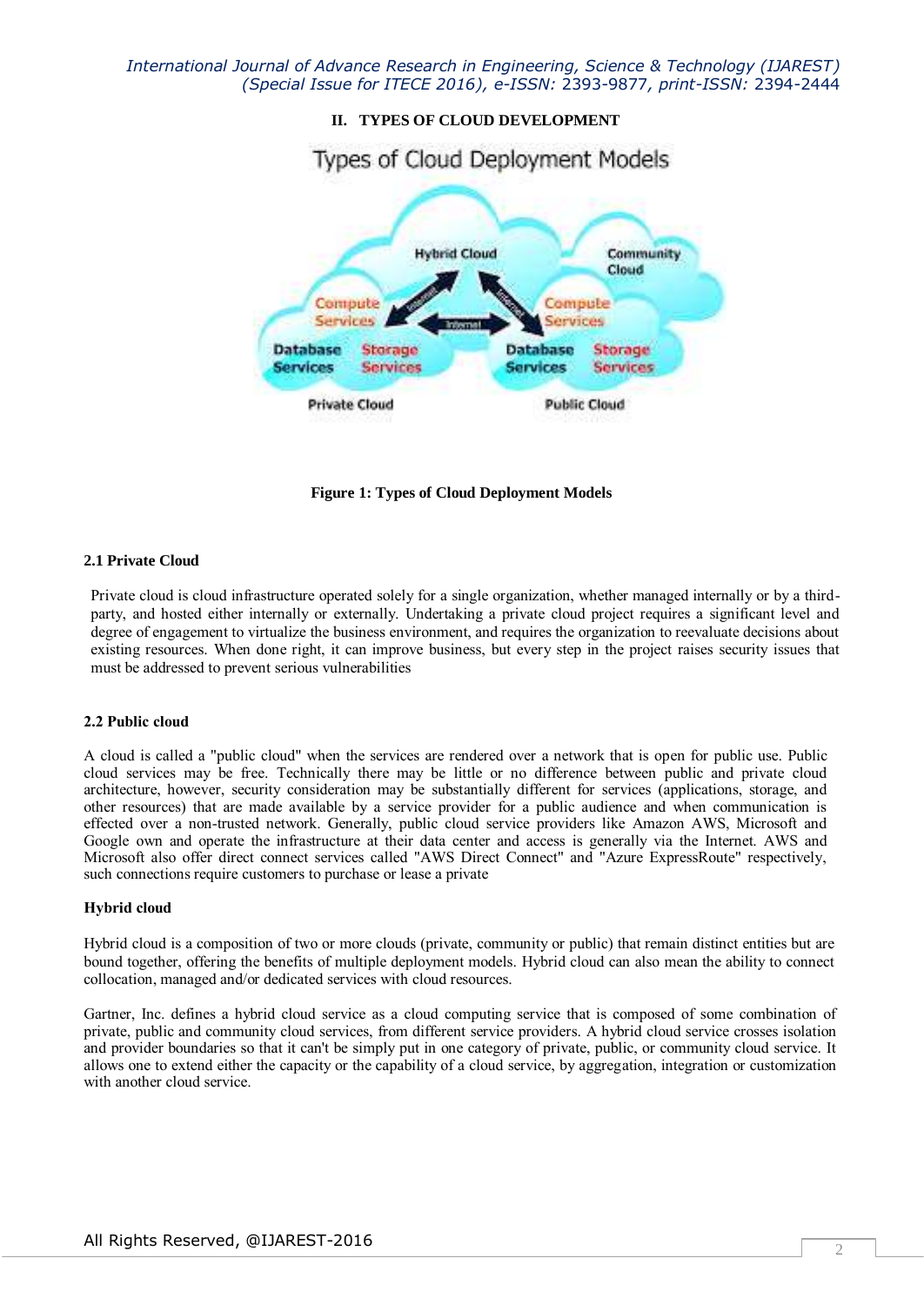## **III. CLOUD COMPUTING BASIC OVERVIEW**

#### **3.1. Cloud Computing - Overview**



**Figure 2: Cloud Computing - Overview**

The architecture of the Cloud Computing involves multiple cloud components interacting with each other about the various data they are holding on too, thus helping the user to get to the required data on a faster rate. When it comes to cloud it is more focused upon the frontend and the back end. The front end is the User who requires the data, whereas the backend is the numerous data storage device, server which makes the Cloud. There are three types of cloud according to their usage. They are private cloud, public cloud and hybrid cloud. The private cloud is owned by a single organization and public clouds are shared on a larger scale. Private cloud provides better control and more flexibility. Hybrid cloud is a combination of Private cloud and Public Cloud which is used by most of the industries. The advantages of cloud computing may be very appealing but nothing is perfect. Cloud got many issues when it comes to security especially on Data theft, Data loss and Privacy. This paper firstly lists the parameters that affect the security of the cloud in section 2. Section 3 explores the cloud security issues and problems faced by cloud service provider and cloud service consumer such as data, privacy, infected application and security issues. Section 4 discuses some of tips and tricks to tackle these issues.

#### **3.2 Parameters affecting cloud security**

There are numerous security issues for cloud computing as it encompasses many technologies including networks, databases, operating systems, virtualization, resource scheduling, transaction management, load balancing, concurrency control and memory management.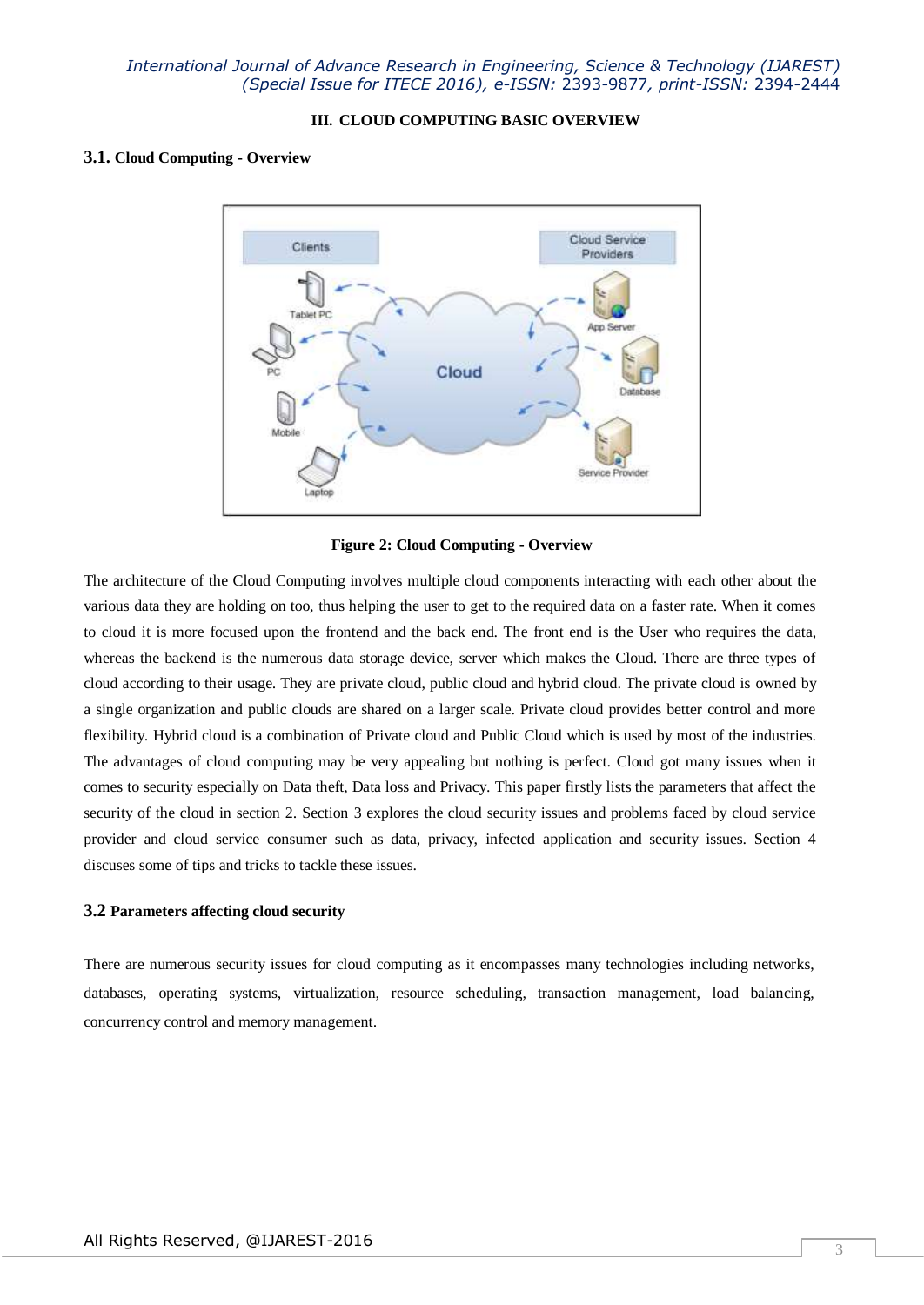

## **Figure 3: Parameter that affects cloud security**

Security issues for many of these systems and technologies are applicable to cloud computing. For example, the network that interconnects the systems in a cloud has to be secure. Furthermore, virtualization paradigm in cloud computing results in several security concerns. For example, mapping the virtual machines to the physical machines has to be carried out securely. Data security involves encrypting the data as well as ensuring that appropriate policies are enforced for data sharing. In addition, resource allocation and memory management algorithms have to be secure. Finally, data mining techniques may be applicable to malware detection in clouds.

#### **3.3 Security Issues faced by Cloud computing**

Whenever a discussion about cloud security is taken place there will be very much to do for it. The cloud service provider for cloud makes sure that the customer does not face any problem such as loss of data or data theft. There is also a possibility where a malicious user can penetrate the cloud by impersonating a legitimate user, there by infecting the entire cloud. This leads to affects many customers who are sharing the infected cloud. There are four types of issues raise while discussing security of a cloud.

- •Data Issues
- •Privacy issues
- •Infected Application
- •Security issues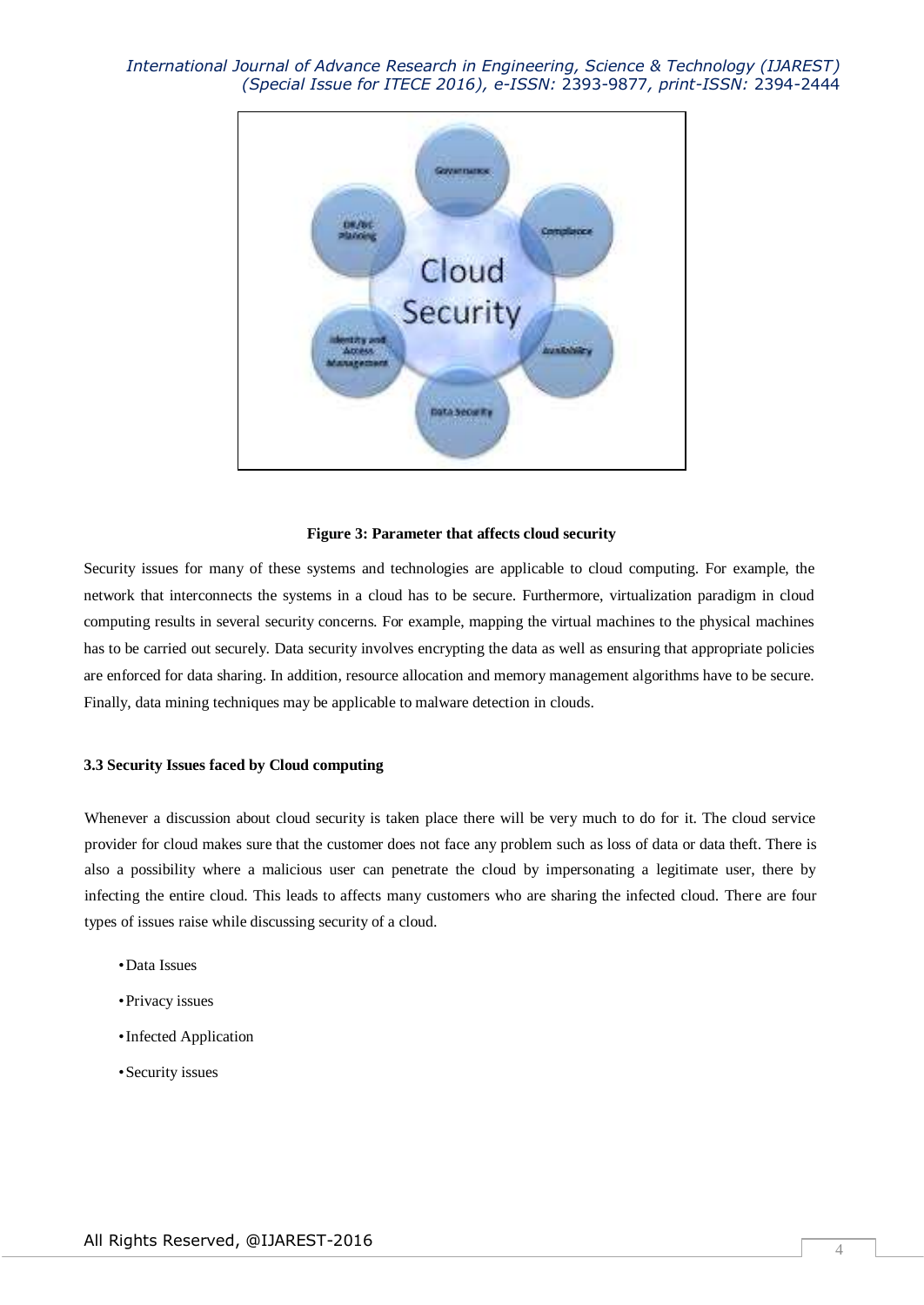

## **IV. CLOUD SECURITY ISSUE**

## **Figure 4: Cloud Security Issues**

**4.1 Data Issues:** sensitive data in a cloud computing environment emerge as major issues with regard to security in a cloud based system. Firstly, whenever a data is on a cloud, anyone from anywhere anytime can access data from the cloud since data may be common, private and sensitive data in a cloud. So at the same time, many cloud computing service consumer and provider accesses and modify data

**4.2 Secrecy Issues:** The cloud computing service provider must make sure that the customer personal information is well secured from other providers, customer and user. As most of the servers are external, the cloud service provider should make sure who is accessing the data and who is maintaining the server so that it enable the provider to protect the customer's personal information.

**4.3 Infected Application:** cloud computing service provider should have the complete access to the server with all rights for the purpose of monitoring and maintenance of server. So this will prevent any malicious user from uploading any infected application onto the cloud which will severely affect the customer and cloud computing service.

**4.4 Security issues:** cloud computing security must be done on two levels. One is on provider level and another is on user level. Cloud computing service provider should make sure that the server is well secured from all the external threats it may come across. Even though the cloud computing service provider has provided a good security layer for the customer and user, the user should make sure that there should not be any loss of data or stealing or tampering of data for other users who are using the same cloud due to its action. A cloud is good only when there is a good security provided by the service provider to the user.

#### **V. CONCLUSION**

Both the cloud service provider and the customer should make sure that the cloud is safe enough from all the external threats, so there will be a strong and mutual understanding between the customer and the cloud service provider. The